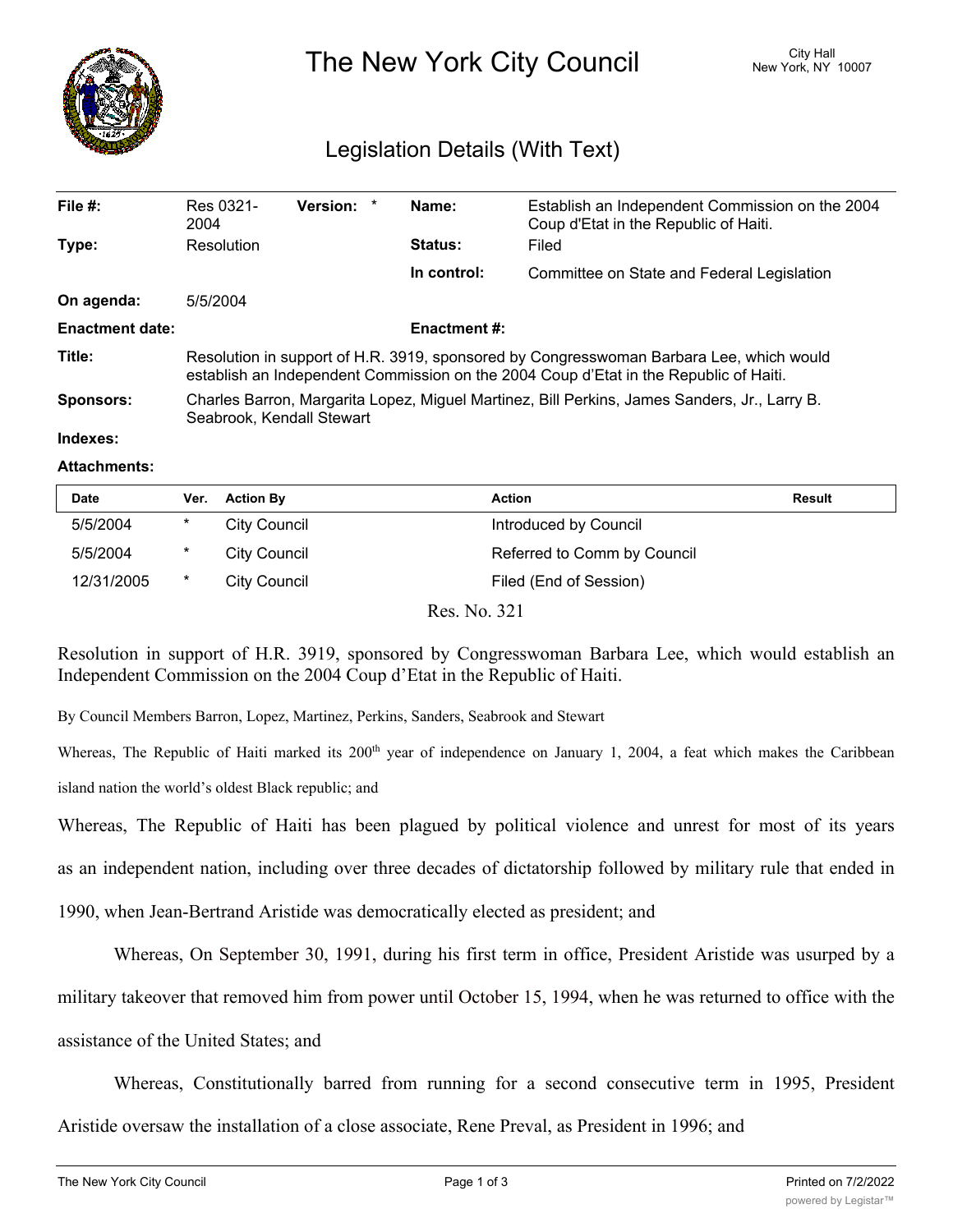## **File #:** Res 0321-2004, **Version:** \*

Whereas, In 2000, President Aristide ran successfully once again for the presidency of the Republic of Haiti, winning a second term with approximately 92% of the vote, in an election that created a political crisis stemming from fraudulent legislative elections, and

Whereas, Unable to resolve the political crisis during the first three years of his second term, on February 29, 2004, President Aristide resigned and went into exile in the Central African Republic after several months of violent and deadly unrest between government forces and opposition rebels who had taken control of several Haitian cities and who had stated that the only peaceful way out of the political crisis was President Aristide's immediate resignation; and

Whereas, Upon President Aristide's departure from Haiti, published reports claimed that he was forced by the United States to resign and leave the country, a claim that has been denied by The White House and American officials; and

Whereas, Recently, Congresswoman Barbara Lee and 46 of her colleagues in the United States House of Representatives have introduced H.R. 3919, which would establish an Independent Commission on the 2004 Coup d'Etat in the Republic of Haiti; and

Whereas, H.R. 3919 would direct the Independent Commission on the 2004 Coup d'Etat in the Republic of Haiti to examine the United States' role in the coup, including the extent to which the United States impeded the democratic process in Haiti and any actions and policies by the United States that may have contributed to the overthrow of the democratically elected government of Haiti; and

Whereas, H.R. 3919 would also direct the Independent Commission on the 2004 Coup d'Etat in the Republic of Haiti to examine the circumstances of President Aristide's resignation and exile and the extent to which the United States fulfilled its obligations under the Organization of American States ("OAS") Inter-American Democratic Charter that requires each OAS member country to aid another OAS government under attack; and

Whereas, Additionally, H.R. 3919 would direct the Independent Commission on the 2004 Coup d'Etat